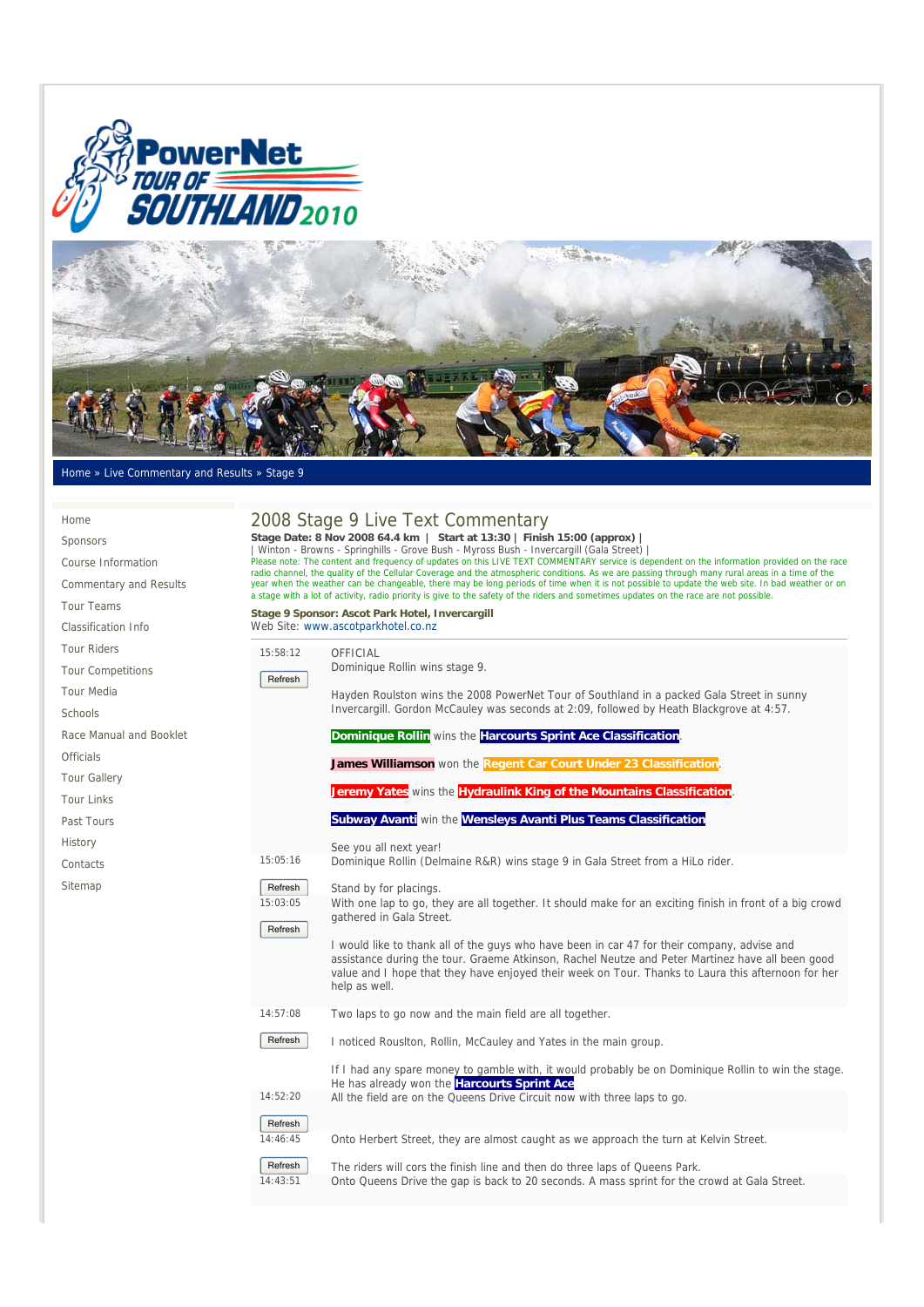| Refresh             |                                                                                                                                                                                                  |
|---------------------|--------------------------------------------------------------------------------------------------------------------------------------------------------------------------------------------------|
| 14:41:59<br>Refresh | Graeme Atkinson reckons nephew, 93 Jonathon ATKINSON [RSR] will ahve a go if they can stay<br>away.                                                                                              |
|                     | The gap is down to 32 seconds now as we pass Ray Robinson's house.                                                                                                                               |
| 14:39:18            | At Myross Bush School, the sign says "Spin it Daddy 97" referring to Travis Kane (Southwest<br>Helicopters).                                                                                     |
| Refresh             | Turning onto Bainfield Road the gap is down to 40 seconds.                                                                                                                                       |
|                     | These leading riders are getting into their work now.                                                                                                                                            |
| 14:35:28            | The time check in now 1:09  as the peleton put on the pressure behind.                                                                                                                           |
| Refresh             | We just passed the Rakahouka Church were many of the Junior Div 2 races start. The leading group<br>look like they are maintaining their lead as they roll along at around 48km/h.               |
|                     | Turning into Mill Road North (at 39.2km) the time gap is 49 seconds. It has come back 20 seconds<br>since the last check.                                                                        |
|                     | Passing Allan & Joy Lindsay (previous owners of Wensleys Avanti Plus) the gap was 47 seconds.                                                                                                    |
|                     | At the 25km to go sign the gap is 45 seconds.                                                                                                                                                    |
| 14:26:08            | 25 Brad HALL [PRL] 41 Mathew GORTER [PNT] 93 Jonathon ATKINSON [RSR] 108 Alex MALONE<br>[CRS] have a lead of about 100m as we approach the sprint at Browns.                                     |
| Refresh             | 7.8km Central Southland TAB Sprint                                                                                                                                                               |
|                     | 93 Jonathon ATKINSON [RSR]                                                                                                                                                                       |
|                     | 41 Mathew GORTER [PNT]<br>108 Alex MALONE [CRS]                                                                                                                                                  |
|                     | These leaders have around a 16 second lead after 8.3km                                                                                                                                           |
|                     | They are maintaining their lead after 11.7km at 17 seconds.                                                                                                                                      |
|                     | There is not much action going on at the front of the peleton at the moment.                                                                                                                     |
|                     | The gap has closed to about 7 seconds and the peleton is closing.                                                                                                                                |
|                     | Turning into Tussock Creek Road, they are almost back together.                                                                                                                                  |
|                     | Approaching Springhills 26 Robin REID [RBP] 38 Elliott CROWTHER (U23) [APH] 53 Alex MEENHORST<br>(U23) [KMS] 93 Jonathon ATKINSON [RSR] have gone away with another couple trying to get across. |
|                     | 39 Mike NORTHEY (U23) [APH] 60 Kirk O`BEE [HDL] 94 Brian BIGGS [RSR] have got across.                                                                                                            |
|                     | This leading group have about an 18 second lead after about 18km. Biggs is struggling to stay on<br>and has drifted 25 metres back.                                                              |
|                     | The gap is 32 seconds now as we pass Penny Freeborn and her family waving the guys on at their<br>farm gate at 20km.                                                                             |
|                     | The leading group are flying along as cruise along at around 55 km/h. The last time check was 37<br>seconds.                                                                                     |
|                     | Looking back at the racea, at the start of the Hill Climb, they are all strung out.                                                                                                              |
|                     | 26.4km Dominator Doors (Grove Bush) Hill Climb<br>53 Alex MEENHORST (U23) [KMS]<br>60 Kirk O"BEE [HDL]<br>38 Elliott CROWTHER (U23) [APH]                                                        |
|                     | 49 seconds is the latest time check at 27km.                                                                                                                                                     |
|                     | The last time check is 1:40 to the main bunch 19 Alex MCGREGOR (U23) [CST] has gone off the front<br>and is trying to get across as we turn onto the Rakahouka-Hedgehope Road.                   |
|                     | Alex McGREGOR did not manage to get across and has been caught by the peleton.                                                                                                                   |
| 13:44:47            | Stage 9 has just started. no attacks yet as we roll along the road to Browns. Sitting on about 45km/h                                                                                            |
| Refresh             | on a beautiful sunny afternoon.                                                                                                                                                                  |
|                     | 93 Jonathon ATKINSON [RSR] and 108 Alex MALONE [CRS] have attacked but were swallowed up<br>pretty quickly, just before the sprint                                                               |
|                     | 4.1km AB Lime Sprint<br>108 Alex MALONE [CRS]<br>20 James McCOY (U23) [CST]                                                                                                                      |